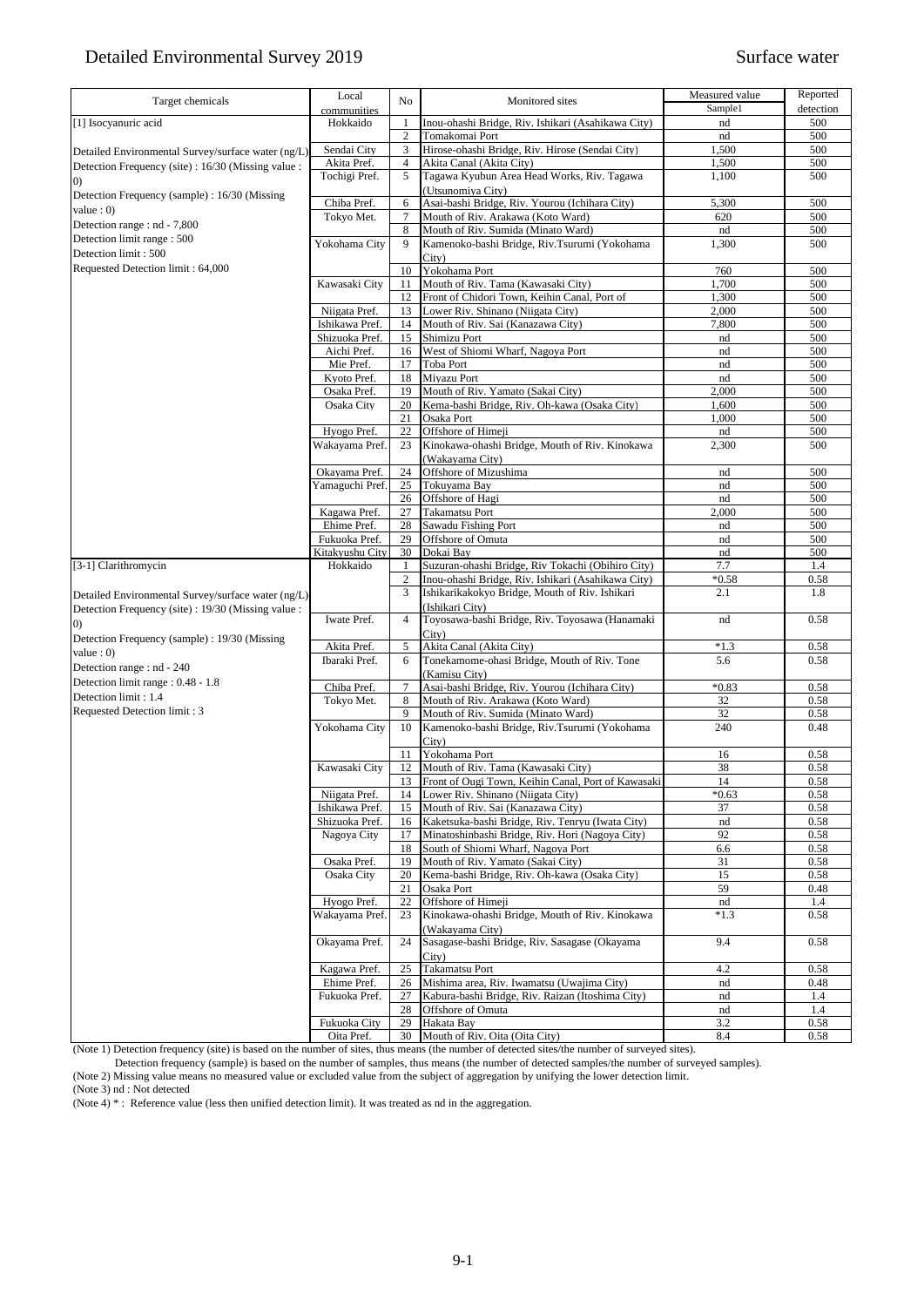| Target chemicals                                    | Local          | No             | Monitored sites                                    | Measured value | Reported  |
|-----------------------------------------------------|----------------|----------------|----------------------------------------------------|----------------|-----------|
|                                                     | communities    |                |                                                    | Sample1        | detection |
| [3-2] $14-(R)$ -Hydroxyclarithromycin               | Hokkaido       | $\mathbf{1}$   | Suzuran-ohashi Bridge, Riv Tokachi (Obihiro City)  | 6.9            | 0.61      |
|                                                     |                | $\overline{2}$ | Inou-ohashi Bridge, Riv. Ishikari (Asahikawa City) | 0.64           | 0.34      |
| Detailed Environmental Survey/surface water (ng/L)  |                | 3              | Ishikarikakokyo Bridge, Mouth of Riv. Ishikari     | 4.2            | 1.3       |
| Detection Frequency (site) : 26/30 (Missing value : |                |                | (Ishikari City)                                    |                |           |
| (0)                                                 | Iwate Pref.    | $\overline{4}$ | Toyosawa-bashi Bridge, Riv. Toyosawa (Hanamaki     | nd             | 0.34      |
| Detection Frequency (sample): 26/30 (Missing        |                |                | City)                                              |                |           |
| value: 0)                                           | Akita Pref.    | 5              | Akita Canal (Akita City)                           | 1.1            | 0.34      |
| Detection range : nd - 230                          | Ibaraki Pref.  | 6              | Tonekamome-ohasi Bridge, Mouth of Riv. Tone        | 6.0            | 0.34      |
| Detection limit range : 0.29 - 1.3                  |                |                | (Kamisu City)                                      |                |           |
| Detection limit: 0.62                               | Chiba Pref.    | $\overline{7}$ | Asai-bashi Bridge, Riv. Yourou (Ichihara City)     | 0.93           | 0.34      |
|                                                     | Tokyo Met.     | 8              | Mouth of Riv. Arakawa (Koto Ward)                  | 33             | 0.34      |
| Requested Detection limit: 3                        |                | 9              | Mouth of Riv. Sumida (Minato Ward)                 | 33             | 0.34      |
|                                                     | Yokohama City  | 10             | Kamenoko-bashi Bridge, Riv.Tsurumi (Yokohama       | 230            | 0.29      |
|                                                     |                |                | City)                                              |                |           |
|                                                     |                | 11             | Yokohama Port                                      | 13             | 0.34      |
|                                                     | Kawasaki City  | 12             | Mouth of Riv. Tama (Kawasaki City)                 | 36             | 0.34      |
|                                                     |                | 13             | Front of Ougi Town, Keihin Canal, Port of Kawasaki | 11             | 0.34      |
|                                                     | Niigata Pref.  | 14             | Lower Riv. Shinano (Niigata City)                  | 0.70           | 0.34      |
|                                                     | Ishikawa Pref. | 15             | Mouth of Riv. Sai (Kanazawa City)                  | 36             | 0.34      |
|                                                     | Shizuoka Pref. | 16             | Kaketsuka-bashi Bridge, Riv. Tenryu (Iwata City)   | nd             | 0.34      |
|                                                     | Nagoya City    | 17             | Minatoshinbashi Bridge, Riv. Hori (Nagoya City)    | 76             | 0.34      |
|                                                     |                | 18             | South of Shiomi Wharf, Nagoya Port                 | 6.1            | 0.34      |
|                                                     | Osaka Pref.    | 19             | Mouth of Riv. Yamato (Sakai City)                  | 30             | 0.34      |
|                                                     | Osaka City     | 20             | Kema-bashi Bridge, Riv. Oh-kawa (Osaka City)       | 15             | 0.34      |
|                                                     |                | 21             | Osaka Port                                         | 49             | 0.65      |
|                                                     | Hyogo Pref.    | 22             | Offshore of Himeji                                 | 0.73           | 0.64      |
|                                                     | Wakayama Pref. | 23             | Kinokawa-ohashi Bridge, Mouth of Riv. Kinokawa     | 1.4            | 0.34      |
|                                                     |                |                | (Wakayama City)                                    |                |           |
|                                                     | Okayama Pref.  | 24             | Sasagase-bashi Bridge, Riv. Sasagase (Okayama      | 9.2            | 0.34      |
|                                                     |                |                | City)                                              |                |           |
|                                                     | Kagawa Pref.   | 25             | <b>Takamatsu Port</b>                              | 4.3            | 0.34      |
|                                                     | Ehime Pref.    | 26             | Mishima area, Riv. Iwamatsu (Uwajima City)         | nd             | 0.29      |
|                                                     | Fukuoka Pref.  | 27             | Kabura-bashi Bridge, Riv. Raizan (Itoshima City)   | 1.6            | 0.62      |
|                                                     |                | 28             | Offshore of Omuta                                  | nd             | 0.62      |
|                                                     | Fukuoka City   | 29             | Hakata Bay                                         | 4.1            | 0.34      |
|                                                     | Oita Pref.     | 30             | Mouth of Riv. Oita (Oita City)                     | 12             | 0.34      |

(Note 1) Detection frequency (site) is based on the number of sites, thus means (the number of detected sites/the number of surveyed sites).

Detection frequency (sample) is based on the number of samples, thus means (the number of detected samples/the number of surveyed samples).

(Note 2) Missing value means no measured value or excluded value from the subject of aggregation by unifying the lower detection limit.

(Note 3) nd : Not detected

(Note 4) \* : Reference value (less then unified detection limit). It was treated as nd in the aggregation.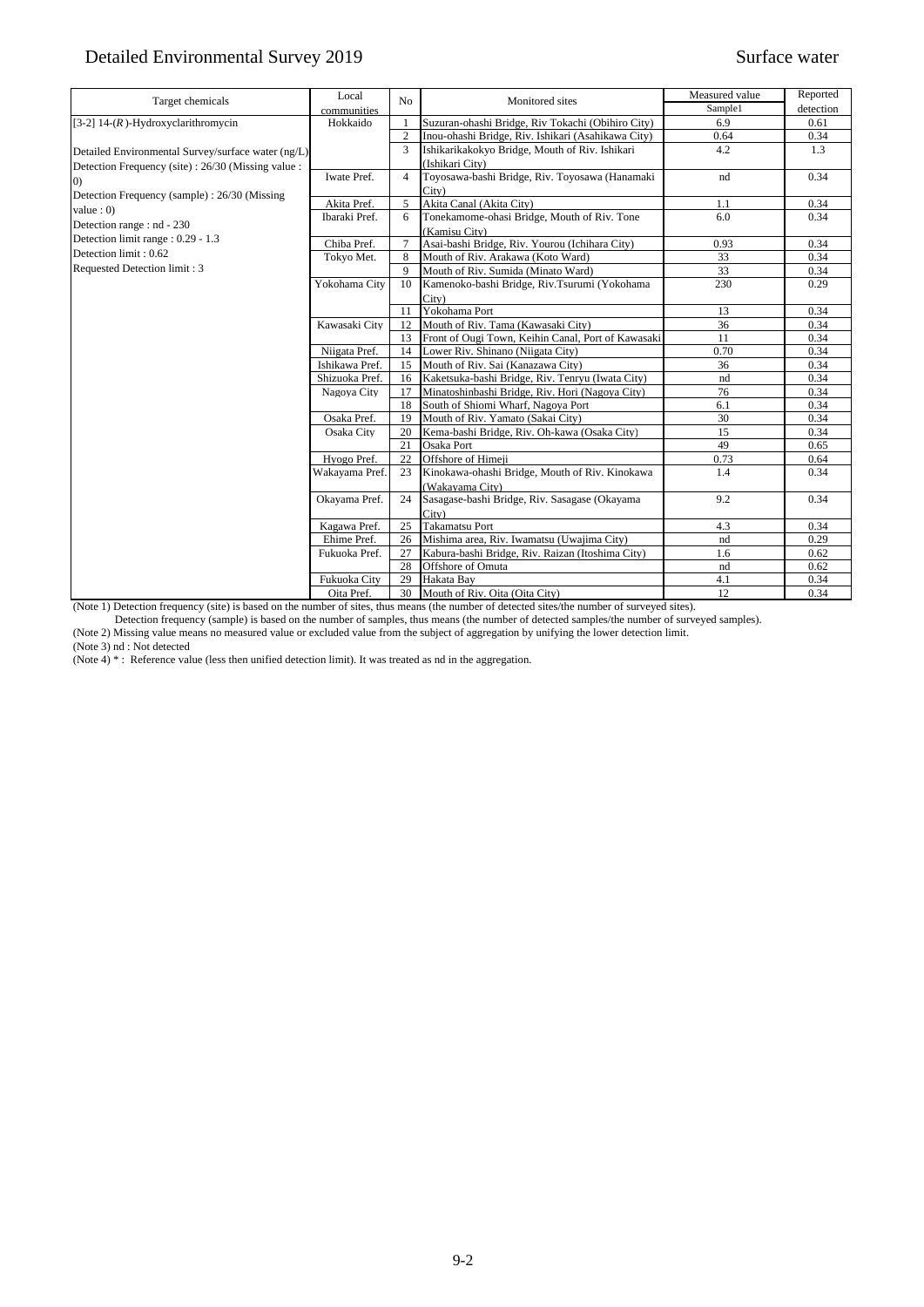| Target chemicals                                    | Local           | No              | Monitored sites                                    | Measured value | Reported       |
|-----------------------------------------------------|-----------------|-----------------|----------------------------------------------------|----------------|----------------|
|                                                     | communities     |                 |                                                    | Sample1        | detection      |
| [4] 2,6-Di-tert-butyl-4-methylphenol (synonym:      | Hokkaido        | 1               | Ishikarikakokyo Bridge, Mouth of Riv. Ishikari     | $*22$          | 1.1            |
| BHT)                                                |                 |                 | (Ishikari City)                                    |                |                |
|                                                     | Iwate Pref.     | 2               | Toyosawa-bashi Bridge, Riv. Toyosawa (Hanamaki     | $*13$          | 1.7            |
| Detailed Environmental Survey/surface water (ng/L)  |                 |                 | City)                                              |                |                |
| Detection Frequency (site): 3/29 (Missing value: 5) | Akita Pref.     | 3               | Akita Canal (Akita City)                           | $*16$          | 1.1            |
| Detection Frequency (sample): 3/29 (Missing value   | Ibaraki Pref.   | $\overline{4}$  | Tonekamome-ohasi Bridge, Mouth of Riv. Tone        | $*16$          | 1.7            |
| : 5)                                                |                 |                 | (Kamisu City)                                      |                |                |
| Detection range : nd - 100                          | Tochigi Pref.   | 5               | Tagawa Kyubun Area Head Works, Riv. Tagawa         | $\overline{a}$ | $\overline{a}$ |
| Detection limit range : 1.1 - 35                    |                 |                 | (Utsunomiva City)                                  |                |                |
| Detection limit: 35                                 | Saitama Pref.   | 6               | Akigaseshusuizeki of Riv. Arakawa (Shiki City)     | $*13$          | 1.1            |
|                                                     | Chiba Pref.     | $7\phantom{.0}$ | Coast of Ichihara and Anegasaki                    | $*7.6$         | 1.1            |
| Requested Detection limit: 520                      | Tokyo Met.      | 8               | Mouth of Riv. Arakawa (Koto Ward)                  | $*21$          | 1.1            |
|                                                     |                 | 9               | Mouth of Riv. Sumida (Minato Ward)                 | $*19$          | 1.1            |
|                                                     | Yokohama City   | 10              | Kamenoko-bashi Bridge, Riv.Tsurumi (Yokohama       | 72             | 1.7            |
|                                                     |                 |                 | City)                                              |                |                |
|                                                     |                 | 11              | Yokohama Port                                      | $*18$          | 1.1            |
|                                                     | Kawasaki City   | 12              | Mouth of Riv. Tama (Kawasaki City)                 | $*10$          | 1.1            |
|                                                     |                 | 13              | Front of Ougi Town, Keihin Canal, Port of Kawasaki | $*9.9$         | 1.1            |
|                                                     | Niigata Pref.   | 14              | Lower Riv. Shinano (Niigata City)                  | nd             | 6.7            |
|                                                     | Ishikawa Pref.  | 15              | Mouth of Riv. Sai (Kanazawa City)                  | 43             | 1.7            |
|                                                     | Nagano Pref.    | 16              | Lake Suwa (center)                                 | $*19$          | 1.7            |
|                                                     | Shizuoka Pref.  | 17              | Kaketsuka-bashi Bridge, Riv. Tenryu (Iwata City)   | $*24$          | 1.1            |
|                                                     | Aichi Pref.     | 18              | West of Shiomi Wharf, Nagoya Port                  | nd             | 35             |
|                                                     | Nagoya City     | 19              | Hinode-bashi Bridge, Riv.Shin-hori (Nagoya City)   | 100            | 1.1            |
|                                                     |                 | 20              | The pump station, Riv.Arako (Nagoya City)          | $\overline{a}$ | 1.7            |
|                                                     | Shiga Pref.     | 21              | Lake Biwa (center, offshore of Minamihira)         | $*24$          | 1.1            |
|                                                     |                 | 22              | Lake Biwa (center, offshore of Karasaki)           | $*19$          | 1.1            |
|                                                     | Kyoto Pref.     | 23              | <b>Mivazu Port</b>                                 | nd             | 27             |
|                                                     | Osaka Pref.     | 24              | Mouth of Riv. Yamato (Sakai City)                  | $*11$          | 1.7            |
|                                                     | Osaka City      | 25              | Kema-bashi Bridge, Riv. Oh-kawa (Osaka City)       | $*29$          | 1.1            |
|                                                     |                 | 26              | Osaka Port                                         | $*15$          | 1.1            |
|                                                     | Wakayama Pref.  | 27              | Kinokawa-ohashi Bridge, Mouth of Riv. Kinokawa     | $*14$          | 1.1            |
|                                                     |                 |                 | (Wakavama City)                                    |                |                |
|                                                     | Okayama Pref.   | 28              | Offshore of Mizushima                              | $\overline{a}$ | $\overline{a}$ |
|                                                     | Yamaguchi Pref. | 29              | Tokuyama Bay                                       | $\overline{a}$ | $\overline{a}$ |
|                                                     | Ehime Pref.     | 30              | Sawadu Fishing Port                                | $*11$          | 1.7            |
|                                                     | Kitakyushu City | 31              | Dokai Bay                                          | $\overline{a}$ | $\overline{a}$ |
|                                                     | Fukuoka City    | 32              | Hakata Bay                                         | $*16$          | 1.7            |
|                                                     | Saga Pref.      | 33              | Imari Bay                                          | $*18$          | 1.1            |
|                                                     | Oita Pref.      | 34              | Mouth of Riv. Oita (Oita City)                     | $*23$          | 1.1            |

(Note 1) Detection frequency (site) is based on the number of sites, thus means (the number of detected sites/the number of surveyed sites).

Detection frequency (sample) is based on the number of samples, thus means (the number of detected samples/the number of surveyed samples).

(Note 2) --- : Missing value

(Note 3) Missing value means no measured value or excluded value from the subject of aggregation by unifying the lower detection limit.

(Note 4) nd : Not detected

(Note 5) \* : Reference value (less then unified detection limit). It was treated as nd in the aggregation.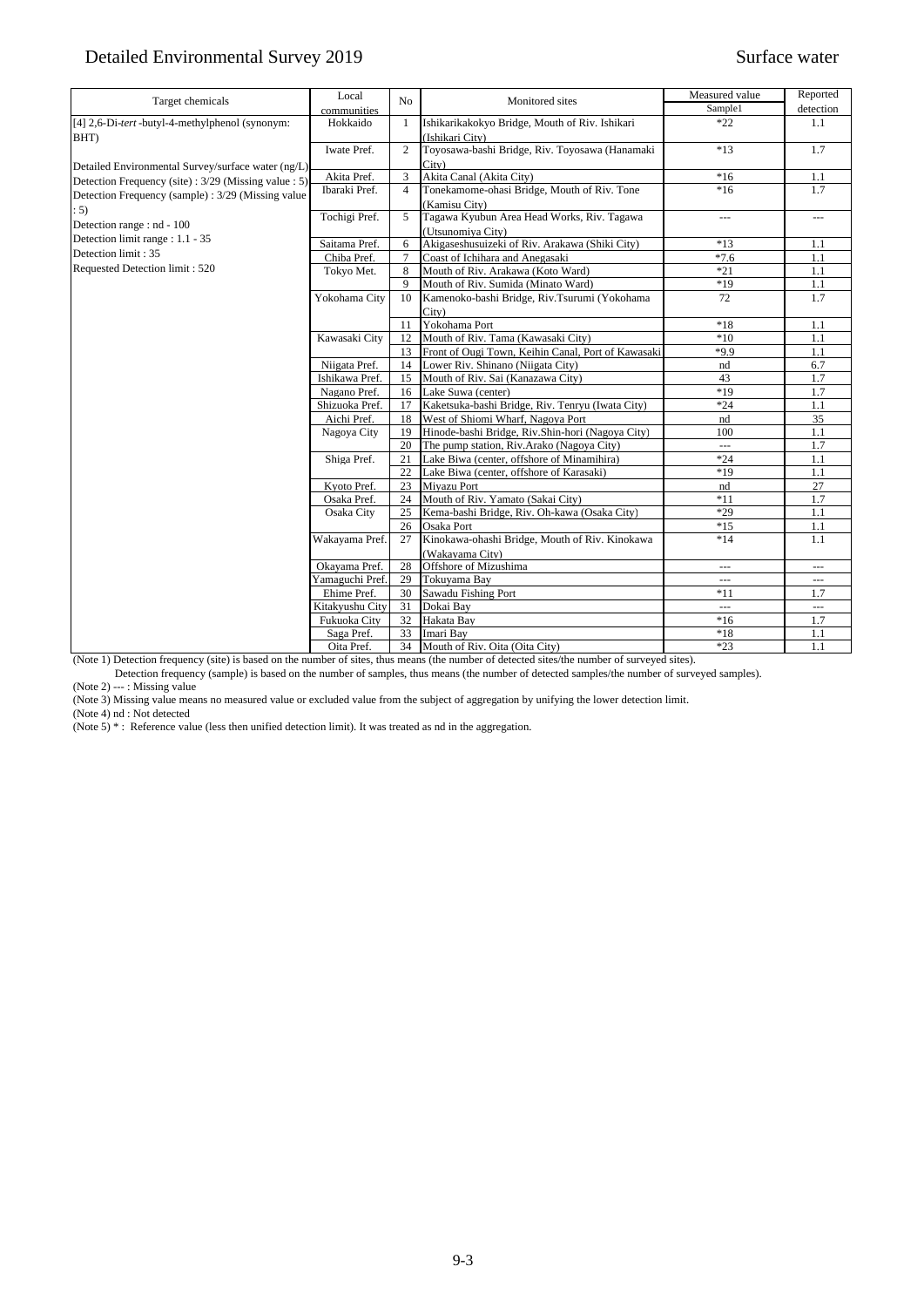| Target chemicals                                   | Local             | No             | Monitored sites                                    | Measured value | Reported  |
|----------------------------------------------------|-------------------|----------------|----------------------------------------------------|----------------|-----------|
|                                                    | communities       |                |                                                    | Sample1        | detection |
| [5] $N$ -[3-(Dimethylamino)propyl]stearamide       | Hokkaido          | $\mathbf{1}$   | Suzuran-ohashi Bridge, Riv Tokachi (Obihiro City)  | 1.8            | 1.6       |
|                                                    |                   | $\sqrt{2}$     | Inou-ohashi Bridge, Riv. Ishikari (Asahikawa City) | nd             | 1.6       |
| Detailed Environmental Survey/surface water (ng/L) |                   | 3              | Ishikarikakokyo Bridge, Mouth of Riv. Ishikari     | 81             | 1.6       |
| Detection Frequency (site): 30/32 (Missing value:  |                   |                | (Ishikari City)                                    |                |           |
| (0)                                                | Iwate Pref.       | $\overline{4}$ | Toyosawa-bashi Bridge, Riv. Toyosawa (Hanamaki     | 14             | 1.6       |
| Detection Frequency (sample): 30/32 (Missing       |                   |                | City)                                              |                |           |
| value: 0)                                          | Sendai City       | 5              | Hirose-ohashi Bridge, Riv. Hirose (Sendai City)    | 3.5            | 1.6       |
| Detection range : nd - 320                         | Akita Pref.       | 6              | Akita Canal (Akita City)                           | 37             | 1.6       |
| Detection limit range: 1.6                         | Yamagata Pref.    | $\overline{7}$ | Mouth of Riv. Mogami (Sakata City)                 | 42             | 1.6       |
| Detection limit: 1.6                               | Ibaraki Pref.     | 8              | Tonekamome-ohasi Bridge, Mouth of Riv. Tone        | 13             | 1.6       |
| Requested Detection limit: 200                     |                   |                | (Kamisu City)                                      |                |           |
|                                                    | Tokyo Met.        | 9              | Mouth of Riv. Arakawa (Koto Ward)                  | 2.8            | 1.6       |
|                                                    |                   | 10             | Mouth of Riv. Sumida (Minato Ward)                 | 5.5            | 1.6       |
|                                                    | Yokohama City     | 11             | Kamenoko-bashi Bridge, Riv.Tsurumi (Yokohama       | 130            | 1.6       |
|                                                    |                   |                | City)                                              |                |           |
|                                                    |                   | 12             | Yokohama Port                                      | 6.3            | 1.6       |
|                                                    | Kawasaki City     | 13             | Mouth of Riv. Tama (Kawasaki City)                 | 21             | 1.6       |
|                                                    | Niigata Pref.     | 14             | Lower Riv. Shinano (Niigata City)                  | 29             | 1.6       |
|                                                    | Ishikawa Pref.    | 15             | Mouth of Riv. Sai (Kanazawa City)                  | 170            | 1.6       |
|                                                    | Shizuoka Pref.    | 16             | Kaketsuka-bashi Bridge, Riv. Tenryu (Iwata City)   | 17             | 1.6       |
|                                                    | Aichi Pref.       | 17             | West of Shiomi Wharf, Nagoya Port                  | 6.3            | 1.6       |
|                                                    | Nagoya City       | 18             | Hinode-bashi Bridge, Riv.Shin-hori (Nagoya City)   | 96             | 1.6       |
|                                                    |                   | 19             | Minatoshinbashi Bridge, Riv. Hori (Nagoya City)    | 46             | 1.6       |
|                                                    | Mie Pref.         | 20             | Yokkaichi Port                                     | 5.5            | 1.6       |
|                                                    |                   | 21             | <b>Toba Port</b>                                   | 6.9            | 1.6       |
|                                                    | <b>Kyoto City</b> | 22             | Miyamae-bashi Bridge, Riv. Katsura (Kyoto City)    | 57             | 1.6       |
|                                                    | Osaka Pref.       | 23             | Mouth of Riv. Yamato (Sakai City)                  | 30             | 1.6       |
|                                                    | Osaka City        | 24             | Kema-bashi Bridge, Riv. Oh-kawa (Osaka City)       | 9.5            | 1.6       |
|                                                    |                   | 25             | Osaka Port                                         | 25             | 1.6       |
|                                                    | Hyogo Pref.       | 26             | Offshore of Himeji                                 | nd             | 1.6       |
|                                                    | Nara Pref.        | 27             | Taisho-bashi Bridge, Riv. Yamato (Oji Town)        | 320            | 1.6       |
|                                                    | Yamaguchi Pref.   | 28             | Tokuyama Bay                                       | 9.4            | 1.6       |
|                                                    |                   | 29             | Offshore of Hagi                                   | 8.5            | 1.6       |
|                                                    | Kitakyushu City   | 30             | Dokai Bay                                          | 7.6            | 1.6       |
|                                                    | Fukuoka City      | 31             | Hakata Bay                                         | 5.0            | 1.6       |
|                                                    | Oita Pref.        | 32             | Mouth of Riv. Oita (Oita City)                     | 80             | 1.6       |

(Note 1) Detection frequency (site) is based on the number of sites, thus means (the number of detected sites/the number of surveyed sites).

Detection frequency (sample) is based on the number of samples, thus means (the number of detected samples/the number of surveyed samples).

(Note 2) Missing value means no measured value or excluded value from the subject of aggregation by unifying the lower detection limit.

(Note 3) nd : Not detected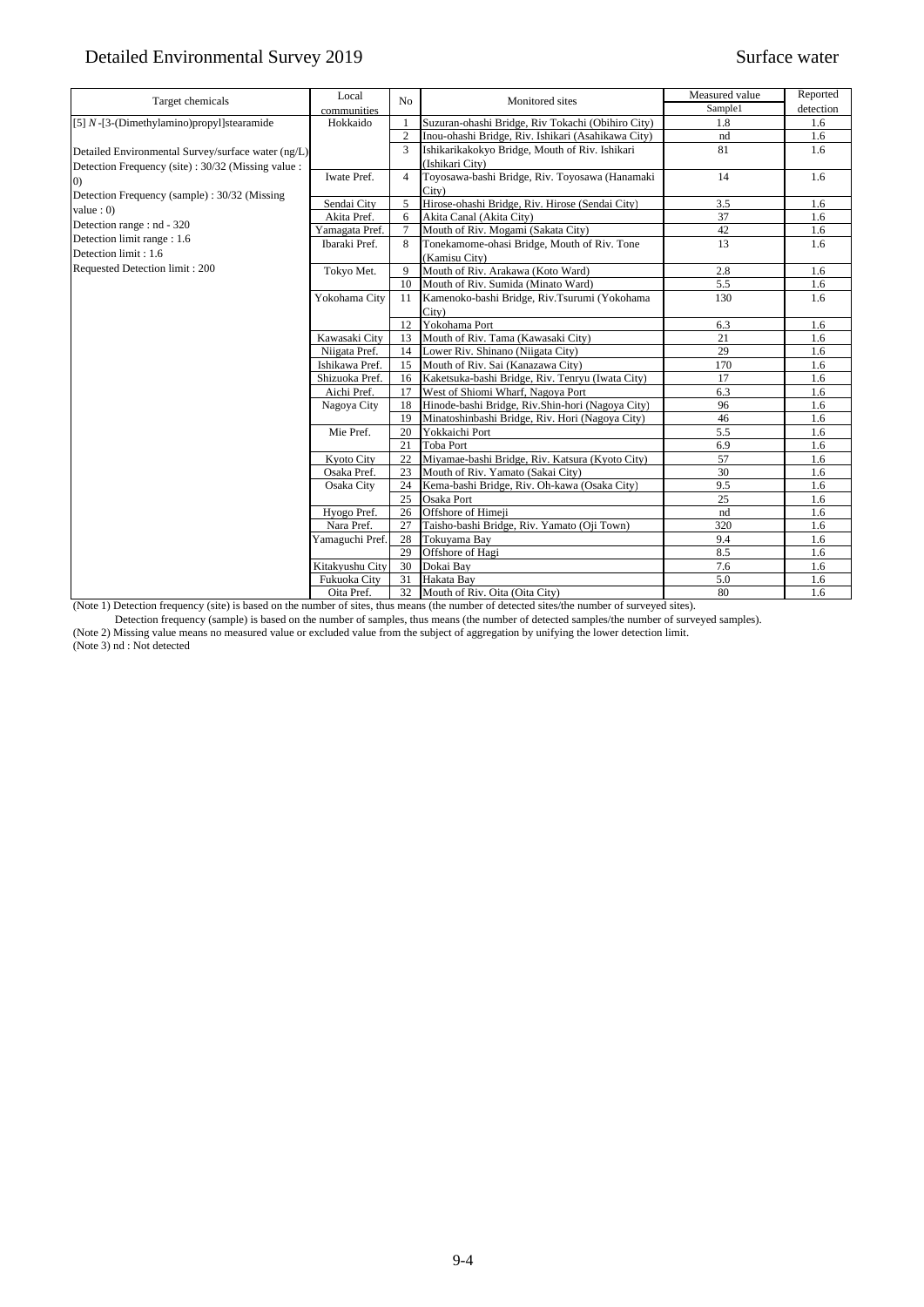| Target chemicals                                    | Local                           | No             | Monitored sites                                                                    | Measured value    | Reported   |
|-----------------------------------------------------|---------------------------------|----------------|------------------------------------------------------------------------------------|-------------------|------------|
|                                                     | communities                     |                |                                                                                    | Sample1           | detection  |
| [6-1] $N$ , $N$ -Dimethyldecyl-1-amine $N$ -oxide   | Hokkaido                        | 1              | Suzuran-ohashi Bridge, Riv Tokachi (Obihiro City)                                  | nd                | 3.0        |
|                                                     |                                 | $\sqrt{2}$     | Inou-ohashi Bridge, Riv. Ishikari (Asahikawa City)                                 | 3.1               | 3.0        |
| Detailed Environmental Survey/surface water (ng/L)  |                                 | 3              | Ishikarikakokyo Bridge, Mouth of Riv. Ishikari                                     | 8.1               | 2.1        |
| Detection Frequency (site): 8/30 (Missing value: 0) | Akita Pref.                     | $\overline{4}$ | (Ishikari City)<br>Akita Canal (Akita City)                                        | 6.8               | 2.8        |
| Detection Frequency (sample): 8/30 (Missing value)  | Ibaraki Pref.                   | 5              | Tonekamome-ohasi Bridge, Mouth of Riv. Tone                                        | nd                | 2.6        |
| : 0)                                                |                                 |                | (Kamisu City)                                                                      |                   |            |
| Detection range : nd - 370                          | Saitama Pref.                   | 6              | Akigaseshusuizeki of Riv. Arakawa (Shiki City)                                     | 4.0               | 2.8        |
| Detection limit range : 2.0 - 3.0                   | Saitama City                    | $\tau$         | Nakadote-hashi Bridge, Riv. Kamo (Saitama City)                                    | 370               | 2.8        |
| Detection limit: 3.0                                | Chiba Pref.                     | 8              | Coast of Ichihara and Anegasaki                                                    | nd                | 2.7        |
| Requested Detection limit: 49                       | Tokyo Met.                      | 9              | Mouth of Riv. Arakawa (Koto Ward)                                                  | nd                | 2.7        |
|                                                     |                                 | 10             | Mouth of Riv. Sumida (Minato Ward)                                                 | nd                | 2.7        |
|                                                     | Yokohama City                   | 11             | Kamenoko-bashi Bridge, Riv.Tsurumi (Yokohama                                       | nd                | 2.1        |
|                                                     |                                 |                | City)                                                                              |                   |            |
|                                                     |                                 | 12             | Yokohama Port                                                                      | nd                | 2.1        |
|                                                     | Kawasaki City<br>Niigata Pref.  | 13             | Mouth of Riv. Tama (Kawasaki City)                                                 | nd<br>5.2         | 2.8        |
|                                                     | Nagano Pref.                    | 14<br>15       | Lower Riv. Shinano (Niigata City)<br>Tategahana-bashi Bridge, Riv. Shinano (Nakano | 4.0               | 2.6<br>2.7 |
|                                                     | Nagoya City                     | 16             | Hinode-bashi Bridge, Riv.Shin-hori (Nagoya City)                                   | 7.2               | 2.8        |
|                                                     |                                 | 17             | Minatoshinbashi Bridge, Riv. Hori (Nagoya City)                                    | nd                | 2.9        |
|                                                     | Mie Pref.                       | 18             | Yokkaichi Port                                                                     | nd                | 2.6        |
|                                                     | Shiga Pref.                     | 19             | Lake Biwa (center, offshore of Minamihira)                                         | nd                | 2.6        |
|                                                     |                                 | 20             | Lake Biwa (center, offshore of Karasaki)                                           | nd                | 2.7        |
|                                                     | Osaka Pref.                     | 21             | Mouth of Riv. Yamato (Sakai City)                                                  | nd                | 2.7        |
|                                                     | Osaka City                      | 22             | Osaka Port                                                                         | nd                | 2.7        |
|                                                     | Hyogo Pref.                     | 23             | Offshore of Himeji                                                                 | nd                | 2.6        |
|                                                     | Wakayama Pref.                  | 24             | Kinokawa-ohashi Bridge, Mouth of Riv. Kinokawa                                     | nd                | 2.3        |
|                                                     |                                 |                | (Wakavama City)                                                                    |                   |            |
|                                                     | Yamaguchi Pref.                 | 25             | Offshore of Hagi                                                                   | nd                | 2.2        |
|                                                     | Kagawa Pref.                    | 26             | <b>Takamatsu Port</b>                                                              | nd                | 3.0        |
|                                                     | Fukuoka Pref.                   | 27             | Kabura-bashi Bridge, Riv. Raizan (Itoshima City)<br>Dokai Bay                      | nd                | 2.0<br>2.2 |
|                                                     | Kitakyushu City<br>Fukuoka City | 28<br>29       | Hakata Bay                                                                         | nd<br>nd          | 2.5        |
|                                                     | Okinawa Pref.                   | 30             | Naha Port                                                                          | nd                | 2.3        |
| [6-2] $N, N$ -Dimethyldodecyl-1-amine $N$ -oxide    | Hokkaido                        | $\mathbf{1}$   | Suzuran-ohashi Bridge, Riv Tokachi (Obihiro City)                                  | nd                | 7.6        |
|                                                     |                                 | $\sqrt{2}$     | Inou-ohashi Bridge, Riv. Ishikari (Asahikawa City)                                 | nd                | 6.7        |
| Detailed Environmental Survey/surface water (ng/L)  |                                 | 3              | Ishikarikakokyo Bridge, Mouth of Riv. Ishikari                                     | 130               | 3.9        |
| Detection Frequency (site) : 19/30 (Missing value : |                                 |                | (Ishikari City)                                                                    |                   |            |
| $\left( 0\right)$                                   | Akita Pref.                     | $\overline{4}$ | Akita Canal (Akita City)                                                           | 170               | 3.9        |
| Detection Frequency (sample): 19/30 (Missing        | Ibaraki Pref.                   | 5              | Tonekamome-ohasi Bridge, Mouth of Riv. Tone                                        | $*5.5$            | 2.2        |
| value: 0)                                           |                                 |                | (Kamisu City)                                                                      |                   |            |
| Detection range : nd - 170                          | Saitama Pref.                   | 6              | Akigaseshusuizeki of Riv. Arakawa (Shiki City)                                     | 16                | 3.9        |
| Detection limit range : 2.2 - 7.6                   | Saitama City                    | $\tau$         | Nakadote-hashi Bridge, Riv. Kamo (Saitama City)                                    | 130               | 2.3        |
| Detection limit: 7.6                                | Chiba Pref.                     | 8              | Coast of Ichihara and Anegasaki                                                    | $*6.0$            | 3.9        |
| Requested Detection limit: 49                       | Tokyo Met.                      | 9              | Mouth of Riv. Arakawa (Koto Ward)                                                  | 17                | 2.2        |
|                                                     | Yokohama City                   | 10<br>11       | Mouth of Riv. Sumida (Minato Ward)                                                 | $*6.1$<br>20      | 2.2<br>2.2 |
|                                                     |                                 |                | Kamenoko-bashi Bridge, Riv.Tsurumi (Yokohama<br>City)                              |                   |            |
|                                                     |                                 | 12             | Yokohama Port                                                                      | 9.3               | 3.9        |
|                                                     | Kawasaki City                   |                | 13 Mouth of Riv. Tama (Kawasaki City)                                              | $*4.\overline{5}$ | 3.9        |
|                                                     | Niigata Pref.                   | 14             | Lower Riv. Shinano (Niigata City)                                                  | 69                | 3.9        |
|                                                     | Nagano Pref.                    | 15             | Tategahana-bashi Bridge, Riv. Shinano (Nakano                                      | 54                | 3.9        |
|                                                     | Nagoya City                     | 16             | Hinode-bashi Bridge, Riv.Shin-hori (Nagoya City)                                   | 53                | 3.9        |
|                                                     |                                 | 17             | Minatoshinbashi Bridge, Riv. Hori (Nagoya City)                                    | 13                | 3.9        |
|                                                     | Mie Pref.                       | 18             | Yokkaichi Port                                                                     | 27                | 3.9        |
|                                                     | Shiga Pref.                     | 19             | Lake Biwa (center, offshore of Minamihira)                                         | $*5.8$            | 3.9        |
|                                                     |                                 | 20             | Lake Biwa (center, offshore of Karasaki)                                           | 77                | 3.9        |
|                                                     | Osaka Pref.<br>Osaka City       | 21             | Mouth of Riv. Yamato (Sakai City)                                                  | 8.1               | 2.2        |
|                                                     | Hyogo Pref.                     | 22             | Osaka Port<br>Offshore of Himeji                                                   | 11                | 3.9<br>6.7 |
|                                                     | Wakayama Pref.                  | 23<br>24       | Kinokawa-ohashi Bridge, Mouth of Riv. Kinokawa                                     | 18<br>$*6.9$      | 3.9        |
|                                                     |                                 |                | (Wakayama City)                                                                    |                   |            |
|                                                     | Yamaguchi Pref.                 | 25             | Offshore of Hagi                                                                   | 59                | 3.9        |
|                                                     | Kagawa Pref.                    | 26             | Takamatsu Port                                                                     | nd                | 3.9        |
|                                                     | Fukuoka Pref.                   | 27             | Kabura-bashi Bridge, Riv. Raizan (Itoshima City)                                   | $*6.5$            | 2.2        |
|                                                     | Kitakyushu City                 | 28             | Dokai Bay                                                                          | 69                | 3.9        |
|                                                     | Fukuoka City                    | 29             | Hakata Bay                                                                         | $*6.6$            | 2.2        |
|                                                     | Okinawa Pref.                   | 30             | Naha Port                                                                          | 14                | 2.4        |

(Note 1) Detection frequency (site) is based on the number of sites, thus means (the number of detected sites/the number of surveyed sites).

Detection frequency (sample) is based on the number of samples, thus means (the number of detected samples/the number of surveyed samples).

(Note 2) Missing value means no measured value or excluded value from the subject of aggregation by unifying the lower detection limit.

(Note 3) nd : Not detected

(Note  $4$ )<sup>\*</sup>: Reference value (less then unified detection limit). It was treated as nd in the aggregation.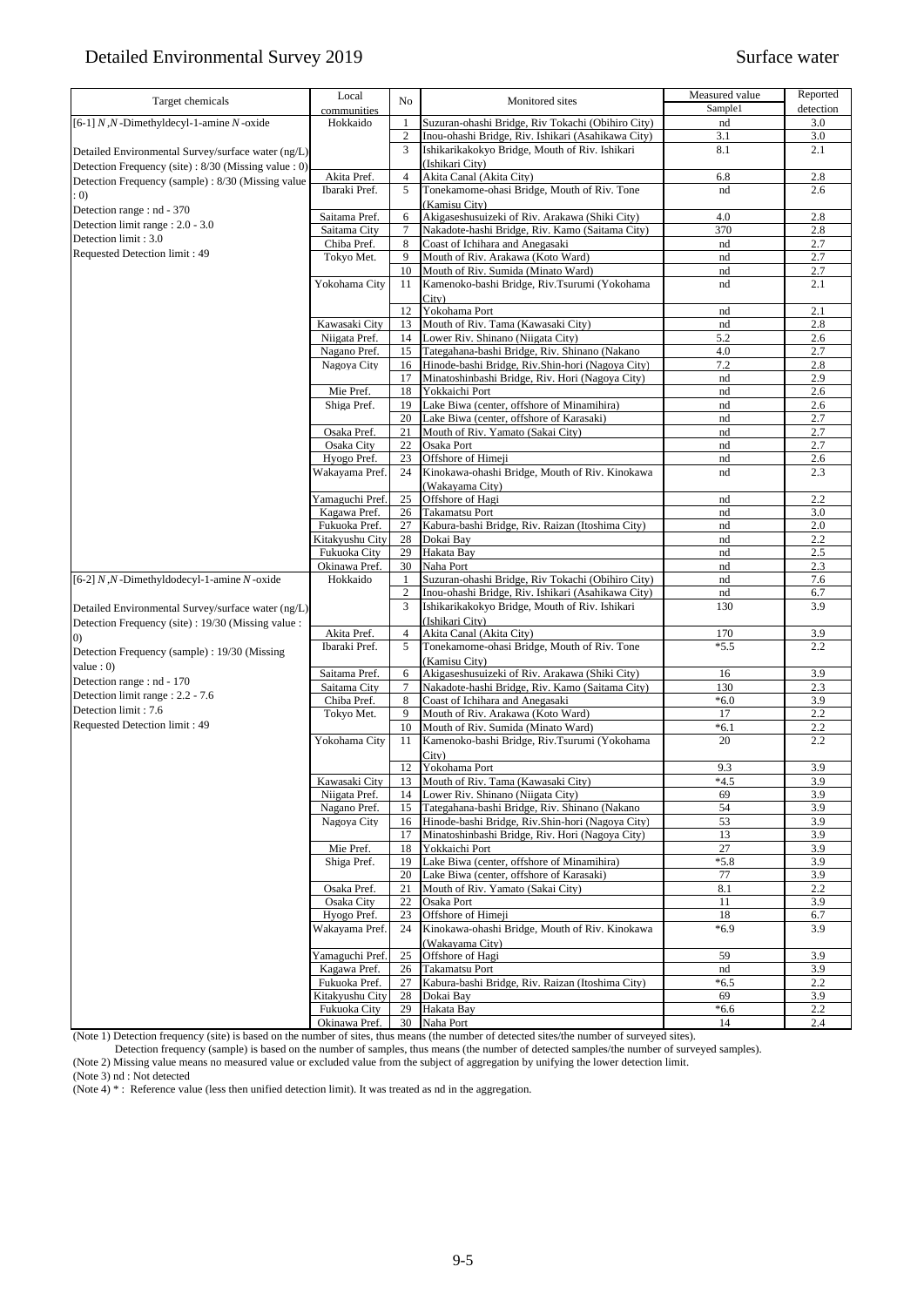| Target chemicals                                    | Local                         | No                               | Monitored sites                                                                                         | Measured value | Reported   |
|-----------------------------------------------------|-------------------------------|----------------------------------|---------------------------------------------------------------------------------------------------------|----------------|------------|
|                                                     | communities                   |                                  |                                                                                                         | Sample1        | detection  |
| [6-3] $N, N$ -Dimethyltetradecyl-1-amine $N$ -oxide | Hokkaido                      | $\mathbf{1}$                     | Suzuran-ohashi Bridge, Riv Tokachi (Obihiro City)                                                       | nd             | 6.2        |
|                                                     |                               | $\sqrt{2}$                       | Inou-ohashi Bridge, Riv. Ishikari (Asahikawa City)                                                      | nd             | 6.2        |
| Detailed Environmental Survey/surface water (ng/L)  |                               | 3                                | Ishikarikakokyo Bridge, Mouth of Riv. Ishikari                                                          | 47             | 6.2        |
| Detection Frequency (site) : 10/30 (Missing value : |                               |                                  | (Ishikari City)                                                                                         |                |            |
| (0)                                                 | Akita Pref.                   | $\overline{4}$                   | Akita Canal (Akita City)                                                                                | 72             | 6.2        |
| Detection Frequency (sample): 10/30 (Missing        | Ibaraki Pref.                 | 5                                | Tonekamome-ohasi Bridge, Mouth of Riv. Tone                                                             | nd             | 6.2        |
| value : $0$ )                                       |                               |                                  | (Kamisu City)<br>Akigaseshusuizeki of Riv. Arakawa (Shiki City)                                         |                |            |
| Detection range : nd - 72                           | Saitama Pref.<br>Saitama City | 6<br>$\overline{7}$              | Nakadote-hashi Bridge, Riv. Kamo (Saitama City)                                                         | 8.9<br>nd      | 6.2<br>6.2 |
| Detection limit range : 6.2                         | Chiba Pref.                   | 8                                | Coast of Ichihara and Anegasaki                                                                         | nd             | 6.2        |
| Detection limit: 6.2                                | Tokyo Met.                    | 9                                | Mouth of Riv. Arakawa (Koto Ward)                                                                       | nd             | 6.2        |
| Requested Detection limit: 49                       |                               | 10                               | Mouth of Riv. Sumida (Minato Ward)                                                                      | nd             | 6.2        |
|                                                     | Yokohama City                 | 11                               | Kamenoko-bashi Bridge, Riv.Tsurumi (Yokohama                                                            | nd             | 6.2        |
|                                                     |                               |                                  | City)                                                                                                   |                |            |
|                                                     |                               | 12                               | Yokohama Port                                                                                           | 8.1            | 6.2        |
|                                                     | Kawasaki City                 | 13                               | Mouth of Riv. Tama (Kawasaki City)                                                                      | nd             | 6.2        |
|                                                     | Niigata Pref.                 | 14                               | Lower Riv. Shinano (Niigata City)                                                                       | 15             | 6.2        |
|                                                     | Nagano Pref.                  | 15                               | Tategahana-bashi Bridge, Riv. Shinano (Nakano                                                           | 29             | 6.2        |
|                                                     | Nagoya City                   | 16                               | Hinode-bashi Bridge, Riv.Shin-hori (Nagoya City)                                                        | nd             | 6.2        |
|                                                     |                               | 17                               | Minatoshinbashi Bridge, Riv. Hori (Nagoya City)                                                         | nd             | 6.2        |
|                                                     | Mie Pref.                     | 18                               | Yokkaichi Port                                                                                          | 7.8            | 6.2        |
|                                                     | Shiga Pref.                   | 19                               | Lake Biwa (center, offshore of Minamihira)                                                              | $*4.6$         | 6.2        |
|                                                     |                               | 20                               | Lake Biwa (center, offshore of Karasaki)                                                                | 40             | 6.2        |
|                                                     | Osaka Pref.                   | 21                               | Mouth of Riv. Yamato (Sakai City)                                                                       | nd             | 6.2        |
|                                                     | Osaka City                    | 22                               | Osaka Port                                                                                              | nd             | 6.2        |
|                                                     | Hyogo Pref.                   | 23                               | Offshore of Himeji                                                                                      | nd             | 6.2        |
|                                                     | Wakayama Pref.                | 24                               | Kinokawa-ohashi Bridge, Mouth of Riv. Kinokawa                                                          | nd             | 6.2        |
|                                                     |                               |                                  | (Wakayama City)                                                                                         |                |            |
|                                                     | Yamaguchi Pref.               | 25                               | Offshore of Hagi                                                                                        | 34             | 6.2        |
|                                                     | Kagawa Pref.                  | 26                               | Takamatsu Port                                                                                          | nd             | 6.2        |
|                                                     | Fukuoka Pref.                 | 27                               | Kabura-bashi Bridge, Riv. Raizan (Itoshima City)                                                        | nd             | 6.2        |
|                                                     | Kitakyushu City               | 28                               | Dokai Bay                                                                                               | 40             | 6.2        |
|                                                     | Fukuoka City                  | 29                               | Hakata Bay<br>Naha Port                                                                                 | nd             | 6.2        |
|                                                     | Okinawa Pref.<br>Hokkaido     | 30                               |                                                                                                         | nd             | 6.2        |
| [6-4] N,N-Dimethyloctadecyl-1-amine N-oxide         |                               | $\mathbf{1}$<br>$\boldsymbol{2}$ | Suzuran-ohashi Bridge, Riv Tokachi (Obihiro City)<br>Inou-ohashi Bridge, Riv. Ishikari (Asahikawa City) | nd<br>nd       | 2.8<br>2.8 |
|                                                     |                               | $\overline{3}$                   | Ishikarikakokyo Bridge, Mouth of Riv. Ishikari                                                          | nd             | 2.8        |
| Detailed Environmental Survey/surface water (ng/L)  |                               |                                  | (Ishikari City)                                                                                         |                |            |
| Detection Frequency (site): 0/30 (Missing value: 0) | Akita Pref.                   | $\overline{4}$                   | Akita Canal (Akita City)                                                                                | nd             | 2.8        |
| Detection Frequency (sample): 0/30 (Missing value   | Ibaraki Pref.                 | 5                                | Tonekamome-ohasi Bridge, Mouth of Riv. Tone                                                             | nd             | 2.4        |
| : 0)                                                |                               |                                  | (Kamisu City)                                                                                           |                |            |
| Detection range : nd                                | Saitama Pref.                 | 6                                | Akigaseshusuizeki of Riv. Arakawa (Shiki City)                                                          | nd             | 2.8        |
| Detection limit range : 1.9 - 2.8                   | Saitama City                  | 7                                | Nakadote-hashi Bridge, Riv. Kamo (Saitama City)                                                         | nd             | 2.7        |
| Detection limit: 2.8                                | Chiba Pref.                   | 8                                | Coast of Ichihara and Anegasaki                                                                         | nd             | 2.8        |
| Requested Detection limit: 49                       | Tokyo Met.                    | 9                                | Mouth of Riv. Arakawa (Koto Ward)                                                                       | nd             | 2.6        |
|                                                     |                               | 10                               | Mouth of Riv. Sumida (Minato Ward)                                                                      | nd             | 2.5        |
|                                                     | Yokohama City                 | 11                               | Kamenoko-bashi Bridge, Riv.Tsurumi (Yokohama                                                            | nd             | 2.0        |
|                                                     |                               |                                  | City)                                                                                                   |                |            |
|                                                     |                               | 12                               | Yokohama Port                                                                                           | nd             | 2.8        |
|                                                     | Kawasaki City                 |                                  | 13 Mouth of Riv. Tama (Kawasaki City)                                                                   | nd             | 2.8        |
|                                                     | Niigata Pref.                 | 14                               | Lower Riv. Shinano (Niigata City)                                                                       | nd             | 2.8        |
|                                                     | Nagano Pref.                  | 15                               | Tategahana-bashi Bridge, Riv. Shinano (Nakano                                                           | nd             | 2.8        |
|                                                     |                               |                                  | City)                                                                                                   |                |            |
|                                                     | Nagoya City                   | 16                               | Hinode-bashi Bridge, Riv.Shin-hori (Nagoya City)                                                        | nd             | 2.8        |
|                                                     |                               | 17                               | Minatoshinbashi Bridge, Riv. Hori (Nagoya City)                                                         | nd             | 2.8        |
|                                                     | Mie Pref.                     | 18                               | Yokkaichi Port                                                                                          | nd             | 2.8        |
|                                                     | Shiga Pref.                   | 19                               | Lake Biwa (center, offshore of Minamihira)                                                              | nd             | 2.8        |
|                                                     | Osaka Pref.                   | 20<br>21                         | Lake Biwa (center, offshore of Karasaki)<br>Mouth of Riv. Yamato (Sakai City)                           | nd             | 2.8<br>2.6 |
|                                                     | Osaka City                    | 22                               | Osaka Port                                                                                              | nd<br>nd       | 2.8        |
|                                                     | Hyogo Pref.                   | 23                               | Offshore of Himeji                                                                                      |                | 2.8        |
|                                                     | Wakayama Pref.                | 24                               | Kinokawa-ohashi Bridge, Mouth of Riv. Kinokawa                                                          | nd<br>nd       | 2.8        |
|                                                     |                               |                                  | (Wakavama City)                                                                                         |                |            |
|                                                     | Yamaguchi Pref.               | 25                               | Offshore of Hagi                                                                                        | nd             | 2.8        |
|                                                     | Kagawa Pref.                  | 26                               | Takamatsu Port                                                                                          | nd             | 2.8        |
|                                                     | Fukuoka Pref.                 | 27                               | Kabura-bashi Bridge, Riv. Raizan (Itoshima City)                                                        | nd             | 1.9        |
|                                                     | Kitakyushu City               | 28                               | Dokai Bay                                                                                               | nd             | 2.8        |
|                                                     | Fukuoka City                  | 29                               | Hakata Bay                                                                                              | nd             | 2.4        |
|                                                     | Okinawa Pref.                 | 30                               | Naha Port                                                                                               | nd             | 2.2        |

(Note 1) Detection frequency (site) is based on the number of sites, thus means (the number of detected sites/the number of surveyed sites).

Detection frequency (sample) is based on the number of samples, thus means (the number of detected samples/the number of surveyed samples).

(Note 2) Missing value means no measured value or excluded value from the subject of aggregation by unifying the lower detection limit.

(Note 3) nd : Not detected

(Note 4)  $*$ : Reference value (less then unified detection limit). It was treated as nd in the aggregation.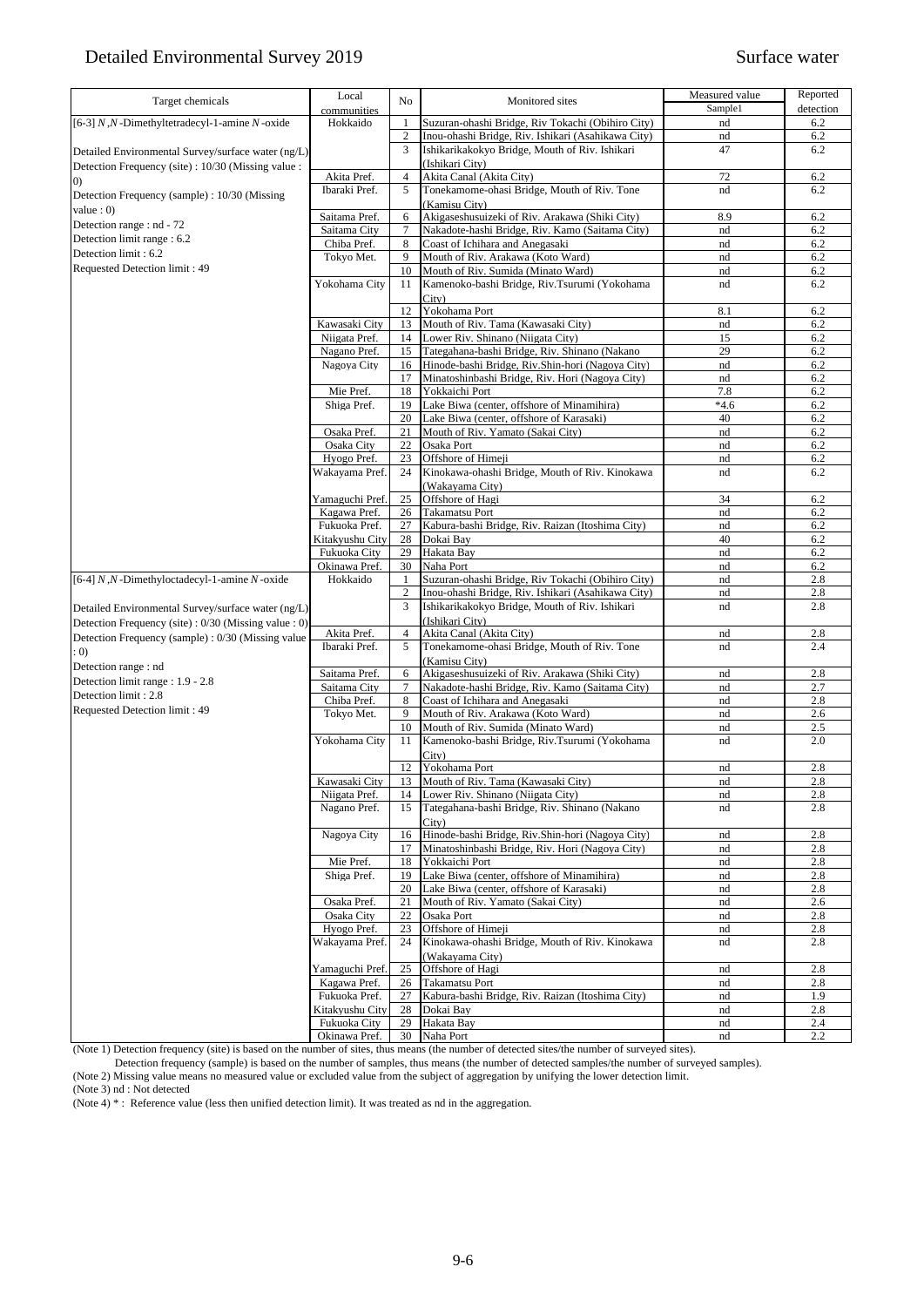| Target chemicals                                            | Local<br>communities           | No             | Monitored sites                                                                                          | Measured value<br>Sample1       | Reported<br>detection |
|-------------------------------------------------------------|--------------------------------|----------------|----------------------------------------------------------------------------------------------------------|---------------------------------|-----------------------|
| [7-1] $N,N$ '-Ethylenebis(dithiocarbamamic acid)            | Hokkaido                       | $\mathbf{1}$   | Ishikarikakokyo Bridge, Mouth of Riv. Ishikari<br>(Ishikari City)                                        | $\sim$                          | 0.76                  |
| Detailed Environmental Survey/surface water (ng/L)          |                                | $\overline{2}$ | Tomakomai Port                                                                                           | $\overline{a}$                  | 0.76                  |
| Detection Frequency (site) : 2/22 (Missing value :          | Iwate Pref.                    | 3              | Toyosawa-bashi Bridge, Riv. Toyosawa (Hanamaki                                                           | ---                             | 0.76                  |
| 10)                                                         | Miyagi Pref.                   | $\overline{4}$ | City)<br>Futatsuya-bashi Bridge, Riv. Hasama (Tome City)                                                 | nd                              | 0.76                  |
| Detection Frequency (sample) : 2/22 (Missing value<br>: 10) |                                | 5              | Sakura-hodoukyou Bridge, Riv.Shiroishi (Shibata                                                          | nd                              | 0.76                  |
| Detection range : nd - 3.0                                  | Akita Pref.                    | 6              | Town)<br>Akita Canal (Akita City)                                                                        | $\overline{a}$                  | 0.76                  |
| Detection limit range: 0.76                                 | Ibaraki Pref.                  | $\tau$         | Tonekamome-ohasi Bridge, Mouth of Riv. Tone                                                              | nd                              | 0.76                  |
| Detection limit: 0.76                                       |                                |                | (Kamisu City)                                                                                            |                                 |                       |
| Requested Detection limit: 0.051                            | Chiba Pref.                    | 8<br>9         | Coast of Ichihara and Anegasaki<br>Mouth of Riv. Arakawa (Koto Ward)                                     | nd<br>3.0                       | 0.76<br>0.76          |
|                                                             | Tokyo Met.                     | 10             | Mouth of Riv. Sumida (Minato Ward)                                                                       | 0.91                            | 0.76                  |
|                                                             | Yokohama City                  | 11             | Kamenoko-bashi Bridge, Riv.Tsurumi (Yokohama                                                             | $\sim$ $\sim$                   | 0.76                  |
|                                                             |                                | 12             | City)<br>Yokohama Port                                                                                   | nd                              | 0.76                  |
|                                                             | Kawasaki City                  | 13             | Mouth of Riv. Tama (Kawasaki City)                                                                       | $\overline{a}$                  | 0.76                  |
|                                                             |                                | 14             | Front of Ougi Town, Keihin Canal, Port of Kawasaki                                                       | ---                             | 0.76                  |
|                                                             | Toyama Pref.                   | 15             | Hagiura-bashi Bridge, Mouth of Riv. Jintsu (Toyama<br>City)                                              | $\overline{a}$                  | 0.76                  |
|                                                             | Ishikawa Pref.                 | 16             | Mouth of Riv. Sai (Kanazawa City)                                                                        | nd                              | 0.76                  |
|                                                             | Fukui Pref.                    | 17             | Mishima-bashi Bridge, Riv. Shono (Tsuruga City)                                                          | nd                              | 0.76                  |
|                                                             | Shizuoka Pref.<br>Nagoya City  | 18<br>19       | Shimizu Port<br>South of Shiomi Wharf, Nagoya Port                                                       | nd<br>nd                        | 0.76<br>0.76          |
|                                                             | Mie Pref.                      | 20             | Yokkaichi Port                                                                                           | nd                              | 0.76                  |
|                                                             | Kyoto Pref.                    | 21             | Miyazu Port                                                                                              | nd                              | 0.76                  |
|                                                             | Kyoto City<br>Osaka Pref.      | 22<br>23       | Miyamae-bashi Bridge, Riv. Katsura (Kyoto City)<br>Mouth of Riv. Yamato (Sakai City)                     | nd<br>nd                        | 0.76<br>0.76          |
|                                                             | Osaka City                     | 24             | Osaka Port                                                                                               | nd                              | 0.76                  |
|                                                             | Hyogo Pref.                    | 25             | Offshore of Himeji                                                                                       | nd                              | 0.76                  |
|                                                             | Kobe City<br>Okayama Pref.     | 26<br>27       | Kobe Port (center)<br>Offshore of Mizushima                                                              | nd<br>$\overline{a}$            | 0.76<br>0.76          |
|                                                             | Yamaguchi Pref.                | 28             | Tokuyama Bay                                                                                             | nd                              | 0.76                  |
|                                                             | Kagawa Pref.                   | 29             | Takamatsu Port                                                                                           | $\overline{a}$                  | 0.76                  |
|                                                             | Ehime Pref.<br>Kitakyushu City | 30             | Mishima area, Riv. Iwamatsu (Uwajima City)<br>Dokai Bay                                                  | nd<br>nd                        | 0.76<br>0.76          |
|                                                             | Saga Pref.                     | 31<br>32       | Imari Bay                                                                                                | nd                              | 0.76                  |
| [7-2] N,N-Dimethyldithiocarbamamic acid                     | Hokkaido                       | $\mathbf{1}$   | Ishikarikakokyo Bridge, Mouth of Riv. Ishikari<br>(Ishikari City)                                        | $\overline{a}$                  | 6.6                   |
| Detailed Environmental Survey/surface water (ng/L)          |                                | $\overline{c}$ | Tomakomai Port                                                                                           | ---                             | 6.6                   |
| Detection Frequency (site) : 15/22 (Missing value :         | Iwate Pref.                    | 3              | Toyosawa-bashi Bridge, Riv. Toyosawa (Hanamaki<br>City)                                                  | $--$                            | 6.6                   |
| 10)<br>Detection Frequency (sample) : 15/22 (Missing        | Miyagi Pref.                   | $\overline{4}$ | Futatsuya-bashi Bridge, Riv. Hasama (Tome City)                                                          | 510                             | 6.6                   |
| value: $10$ )                                               |                                | 5              | Sakura-hodoukyou Bridge, Riv.Shiroishi (Shibata                                                          | nd                              | 6.6                   |
| Detection range : nd - 820                                  | Akita Pref.                    | 6              | Town)<br>Akita Canal (Akita City)                                                                        | $\hspace{0.05cm} \ldots$        | 6.6                   |
| Detection limit range: 6.6                                  | Ibaraki Pref.                  | $\tau$         | Tonekamome-ohasi Bridge, Mouth of Riv. Tone                                                              | nd                              | 6.6                   |
| Detection limit: 6.6<br>Requested Detection limit: 0.029    |                                |                | (Kamisu City)                                                                                            |                                 |                       |
|                                                             | Chiba Pref.<br>Tokyo Met.      | 8<br>9         | Coast of Ichihara and Anegasaki<br>Mouth of Riv. Arakawa (Koto Ward)                                     | 510<br>820                      | 6.6<br>6.6            |
|                                                             |                                | 10             | Mouth of Riv. Sumida (Minato Ward)                                                                       | 410                             | 6.6                   |
|                                                             | Yokohama City                  | 11             | Kamenoko-bashi Bridge, Riv.Tsurumi (Yokohama                                                             | $\sim$ $\sim$                   | 6.6                   |
|                                                             |                                | 12             | City)<br>Yokohama Port                                                                                   | 230                             | 6.6                   |
|                                                             | Kawasaki City                  | 13             | Mouth of Riv. Tama (Kawasaki City)                                                                       | $\cdots$                        | 6.6                   |
|                                                             | Toyama Pref.                   | 14<br>15       | Front of Ougi Town, Keihin Canal, Port of Kawasaki<br>Hagiura-bashi Bridge, Mouth of Riv. Jintsu (Toyama | $\cdots$<br>---                 | 6.6<br>6.6            |
|                                                             |                                |                | City)                                                                                                    |                                 |                       |
|                                                             | Ishikawa Pref.                 | 16             | Mouth of Riv. Sai (Kanazawa City)                                                                        | nd                              | 6.6                   |
|                                                             | Fukui Pref.<br>Shizuoka Pref.  | 17<br>18       | Mishima-bashi Bridge, Riv. Shono (Tsuruga City)<br>Shimizu Port                                          | 110<br>nd                       | 6.6<br>6.6            |
|                                                             | Nagoya City                    | 19             | South of Shiomi Wharf, Nagoya Port                                                                       | 290                             | 6.6                   |
|                                                             | Mie Pref.                      | 20             | Yokkaichi Port                                                                                           | 230                             | 6.6                   |
|                                                             | Kyoto Pref.<br>Kyoto City      | 21<br>22       | Miyazu Port<br>Miyamae-bashi Bridge, Riv. Katsura (Kyoto City)                                           | 62<br>nd                        | 6.6<br>6.6            |
|                                                             | Osaka Pref.                    | 23             | Mouth of Riv. Yamato (Sakai City)                                                                        | 98                              | 6.6                   |
|                                                             | Osaka City                     | 24             | Osaka Port                                                                                               | 170                             | 6.6                   |
|                                                             | Hyogo Pref.<br>Kobe City       | 25<br>26       | Offshore of Himeji<br>Kobe Port (center)                                                                 | nd<br>22                        | 6.6<br>6.6            |
|                                                             | Okayama Pref.                  | 27             | Offshore of Mizushima                                                                                    | $\sim$ $\sim$                   | 6.6                   |
|                                                             | Yamaguchi Pref.                | 28             | Tokuyama Bay                                                                                             | 110                             | 6.6                   |
|                                                             | Kagawa Pref.<br>Ehime Pref.    | 29<br>30       | Takamatsu Port<br>Mishima area, Riv. Iwamatsu (Uwajima City)                                             | $\hspace{0.05cm} \ldots$<br>170 | 6.6<br>6.6            |
|                                                             | Kitakyushu City                | 31             | Dokai Bay                                                                                                | 540                             | 6.6                   |
|                                                             | Saga Pref.                     | 32             | Imari Bay                                                                                                | nd                              | 6.6                   |

(Note 1) Detection frequency (site) is based on the number of sites, thus means (the number of detected sites/the number of surveyed sites).

 Detection frequency (sample) is based on the number of samples, thus means (the number of detected samples/the number of surveyed samples). (Note 2) --- : Missing value

(Note 3) Missing value means no measured value or excluded value from the subject of aggregation by unifying the lower detection limit. (Note 4) nd : Not detected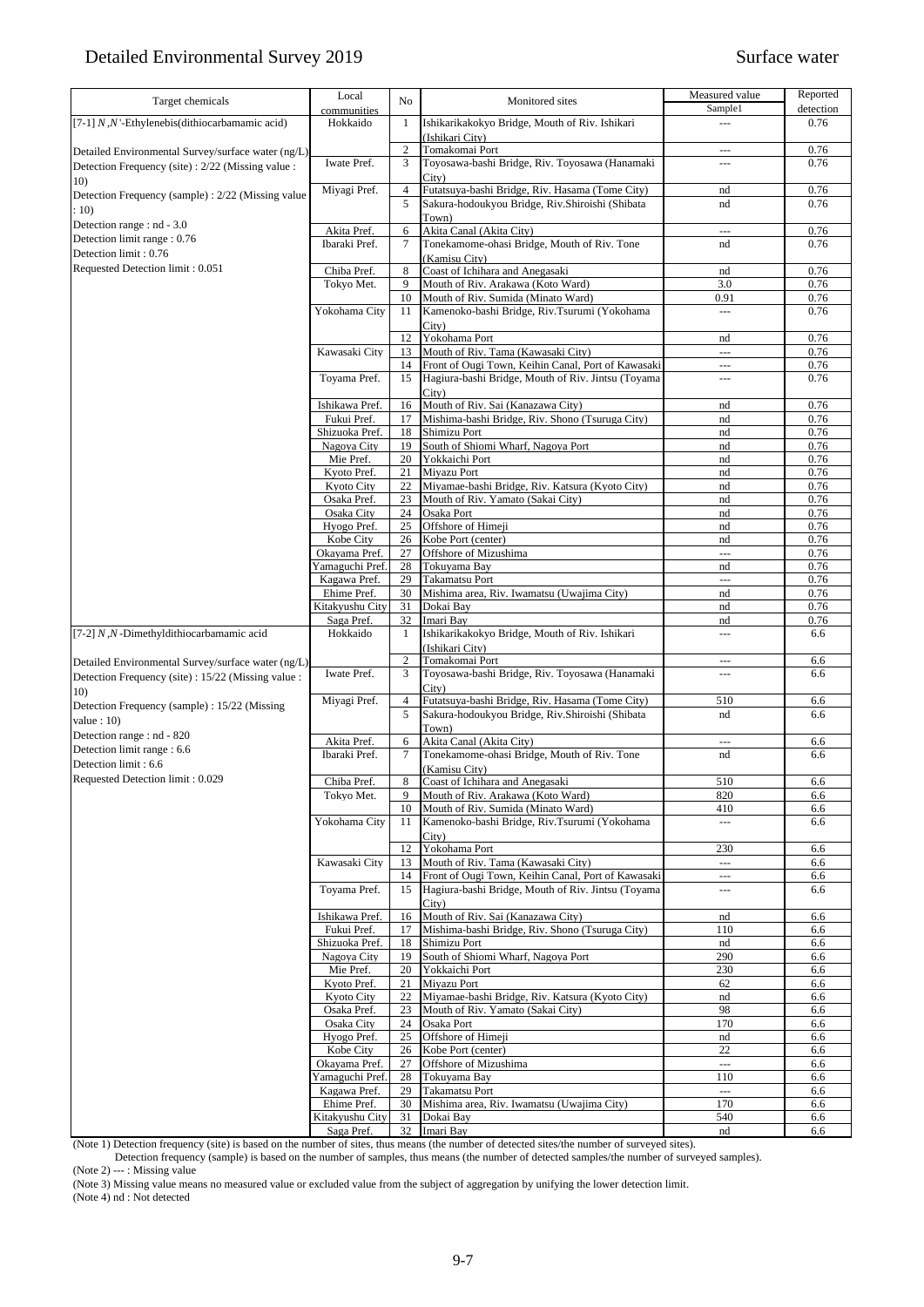## Detailed Environmental Survey 2019 Sediment

| Target chemicals                                    | Target chemicals               | No.            | Monitored sites                                                   | Sample1     | Measured value<br>Sample2 | Sample3        | Reported<br>detection limit |
|-----------------------------------------------------|--------------------------------|----------------|-------------------------------------------------------------------|-------------|---------------------------|----------------|-----------------------------|
| [4] 2,6-Di-tert-butyl-4-methylphenol (synonym:      | Hokkaido                       | $\mathbf{1}$   | Ishikarikakokyo Bridge, Mouth of Riv. Ishikari                    | 3.0         | 7.2                       | 5.2            | 0.19                        |
| BHT)                                                | Iwate Pref.                    | $\overline{c}$ | (Ishikari City)<br>Toyosawa-bashi Bridge, Riv. Toyosawa (Hanamaki | 0.33        | 0.35                      | 0.35           | 0.099                       |
| Detailed Environmental Survey/sediment (ng/g-dry)   |                                |                | City)                                                             |             |                           |                |                             |
| Detection Frequency (site) : 29/29 (Missing value : | Akita Pref.                    | 3              | Akita Canal (Akita City) **                                       | 7.5         |                           |                | 0.070                       |
| $\left( 0\right)$                                   | Chiba Pref.                    | $\overline{4}$ | Coast of Ichihara and Anegasaki                                   | 9.9         | 12                        | 19             | 0.41                        |
| Detection Frequency (sample): 82/82 (Missing        | Tokyo Met.                     | 5              | Mouth of Riv. Arakawa (Koto Ward)                                 | 22          | 27                        | 21             | 0.16                        |
| value : $0$ )                                       |                                | 6              | Mouth of Riv. Sumida (Minato Ward)                                | 5.0         | 9.3                       | 16             | 0.21                        |
| Detection range: 0.33 - 480                         | Yokohama City                  | $\tau$         | Yokohama Port<br>Mouth of Riv. Tama (Kawasaki City)               | 14          | 18                        | 11             | 0.36                        |
| Detection limit range : 0.070 - 2.8                 | Kawasaki City                  | 8<br>9         | Front of Ougi Town, Keihin Canal, Port of Kawasaki                | 6.4<br>220  | 2.8<br>370                | 0.86<br>480    | 0.15<br>2.8                 |
| Detection limit: 0.070                              | Niigata Pref.                  |                | Lower Riv. Shinano (Niigata City) **                              |             |                           |                |                             |
| Requested Detection limit: 120                      |                                | 10             |                                                                   | 1.3         | 0.71                      | 4.0            | 0.095                       |
|                                                     | Nagano Pref.<br>Shizuoka Pref. | 11<br>12       | Lake Suwa (center)<br>Shimizu Port                                | 6.4<br>0.96 | 7.4<br>1.0                | 1.2            | 0.53<br>0.11                |
|                                                     | Aichi Pref.                    | 13             | West of Shiomi Wharf, Nagoya Port                                 | 23          | 18                        | 21             | 0.21                        |
|                                                     |                                | 14             | Hinode-bashi Bridge, Riv.Shin-hori (Nagoya City)                  | 19          | 80                        | 180            | 1.4                         |
|                                                     | Nagoya City                    | 15             | The pump station, Riv.Arako (Nagoya City)                         | 33          | 29                        | 31             | 0.19                        |
|                                                     |                                | 16             | Lake Biwa (center, offshore of Minamihira)                        | 2.9         | 2.6                       | 2.6            | 0.41                        |
|                                                     | Shiga Pref.                    | 17             | Lake Biwa (center, offshore of Karasaki)                          | 1.2         | 1.8                       | 3.7            | 0.31                        |
|                                                     | Kyoto Pref.                    | 18             | Miyazu Port                                                       | 0.68        | 3.6                       | 2.1            | 0.16                        |
|                                                     | Osaka Pref.                    | 19             | Mouth of Riv. Yamato (Sakai City)                                 | 8.9         | 4.9                       | 23             | 0.27                        |
|                                                     | Osaka City                     | 20             | Osaka Port                                                        | 27          | 8.5                       | 17             | 0.23                        |
|                                                     | Kobe City                      | 21             | Kobe Port (center)                                                | 40          | 1.5                       | 1.7            | 0.23                        |
|                                                     | Wakayama Pref.                 | 22             | Kinokawa-ohashi Bridge, Mouth of Riv. Kinokawa                    | 3.2         | 2.8                       | 0.79           | 0.15                        |
|                                                     |                                |                | (Wakavama City)                                                   |             |                           |                |                             |
|                                                     | Okayama Pref.                  | 23             | Offshore of Mizushima                                             | 1.3         | 1.3                       | 1.2            | 0.15                        |
|                                                     | Yamaguchi Pref.                | 24             | Tokuyama Bay **                                                   | 2.8         |                           |                | 0.23                        |
|                                                     | Kagawa Pref.                   | 25             | Takamatsu Port                                                    | 13          | 1.7                       | 4.1            | 0.19                        |
|                                                     | Kitakyushu City                | 26             | Dokai Bay                                                         | 21          | 21                        | 22             | 0.17                        |
|                                                     | Fukuoka City                   | 27             | Hakata Bay                                                        | 1.1         | 1.3                       | 1.2            | 0.17                        |
|                                                     | Saga Pref.                     | 28             | Imari Bay                                                         | 1.3         | 1.7                       | 2.1            | 0.24                        |
|                                                     | Oita Pref.                     | 29             | Mouth of Riv. Oita (Oita City)                                    | 0.38        | 0.53                      | 0.78           | 0.095                       |
| [5] N-[3-(Dimethylamino)propyl]stearamide           | Hokkaido                       | $\mathbf{1}$   | Ishikarikakokyo Bridge, Mouth of Riv. Ishikari                    | 20          | 22                        | 17             | 4.2                         |
|                                                     |                                |                | (Ishikari City)                                                   |             |                           |                |                             |
|                                                     | Iwate Pref.                    | $\overline{c}$ | Toyosawa-bashi Bridge, Riv. Toyosawa (Hanamaki                    | nd          | nd                        | nd             | 2.5                         |
| Detailed Environmental Survey/sediment (ng/g-dry)   | Sendai City                    | 3              | Hirose-ohashi Bridge, Riv. Hirose (Sendai City)                   | nd          | nd                        | nd             | 2.4                         |
| Detection Frequency (site) : 15/28 (Missing value : | Akita Pref.                    | $\overline{4}$ | Akita Canal (Akita City) **                                       | 20          |                           |                | 3.6                         |
| (0)                                                 | Yamagata Pref.                 | 5              | Mouth of Riv. Mogami (Sakata City)                                | nd          | nd                        | $*5.1$         | 3.2                         |
| Detection Frequency (sample): 33/74 (Missing        | Ibaraki Pref.                  | 6              | Tonekamome-ohasi Bridge, Mouth of Riv. Tone                       | $*4.1$      | nd                        | nd             | 2.9                         |
| value : $5)$                                        |                                |                | (Kamisu City)                                                     |             |                           |                |                             |
| Detection range : nd - 220                          | Tokyo Met.                     | $\tau$         | Mouth of Riv. Arakawa (Koto Ward)                                 | 20          | 39                        | 38             | 3.8                         |
| Detection limit range : 2.2 - 14                    |                                | 8              | Mouth of Riv. Sumida (Minato Ward)                                | 87          | 130                       | 110            | 5.2                         |
| Detection limit: 6.1                                | Yokohama City                  | 9              | Yokohama Port                                                     | 12          | 8.8                       | nd             | 6.7                         |
| Requested Detection limit: 3,040                    | Kawasaki City                  | 10             | Mouth of Riv. Tama (Kawasaki City)                                | 220         | 44                        | 57             | 3.4                         |
|                                                     | Niigata Pref.                  | 11             | Lower Riv. Shinano (Niigata City) **                              | nd          | nd                        |                | 2.4                         |
|                                                     | Ishikawa Pref.                 | 12             | Mouth of Riv. Sai (Kanazawa City)                                 | 11          | 9.6                       | nd             | 3.3                         |
|                                                     | Nagano Pref.                   | 13             | Lake Suwa (center)                                                | 19          | 15                        | $\overline{a}$ | 14                          |
|                                                     | Shizuoka Pref.                 | 14             | Kaketsuka-bashi Bridge, Riv. Tenryu (Iwata City)                  | nd          | nd                        | $*3.6$         | 2.3                         |
|                                                     | Aichi Pref.                    | 15             | West of Shiomi Wharf, Nagoya Port                                 | 12          | nd                        | nd             | 5.1                         |
|                                                     | Mie Pref.                      |                | 16 Yokkaichi Port                                                 | $11\,$      | 13                        | 7.9            | 4.8                         |
|                                                     |                                | 17             | Toba Port                                                         | 9.5         | $*4.9$                    | $*5.1$         | 3.9                         |
|                                                     | Kyoto City                     | 18             | Miyamae-bashi Bridge, Riv. Katsura (Kyoto City)                   | nd          | $*4.1$                    | nd             | 2.2                         |
|                                                     | Osaka Pref.                    | 19             | Mouth of Riv. Yamato (Sakai City)                                 | 19          | 8.2                       | 50             | 6.6                         |
|                                                     | Osaka City                     | 20             | Kema-bashi Bridge, Riv. Oh-kawa (Osaka City)                      | 9.2         | $*5.6$                    | 11             | 4.4                         |
|                                                     |                                | 21             | Osaka Port                                                        | 21          | 18                        | 12             | 5.5                         |
|                                                     | Hyogo Pref.                    | 22             | Offshore of Himeji                                                | nd          | $\overline{\phantom{a}}$  | $\overline{a}$ | 6.1                         |
|                                                     | Nara Pref.                     | 23             | Taisho-bashi Bridge, Riv. Yamato (Oji Town)                       | $*3.1$      | $*2.3$                    | nd             | 2.2                         |
|                                                     | Yamaguchi Pref.                | 24             | Tokuyama Bay **                                                   | nd          |                           |                | 5.6                         |
|                                                     |                                | 25             | Offshore of Hagi                                                  | nd          | ---                       | ---            | 2.7                         |
|                                                     | Kitakyushu City                | 26             | Dokai Bay                                                         | 6.8         | $*5.3$                    | nd             | 4.1                         |
|                                                     | Fukuoka City                   | 27             | Hakata Bay                                                        | nd          | nd                        | nd             | 4.2                         |
|                                                     | Oita Pref.                     |                | 28 Mouth of Riv. Oita (Oita City)                                 | nd          | nd                        | nd             | 2.4                         |

(Note 1) Detection frequency (site) is based on the number of sites, thus means (the number of detected sites/the number of surveyed sites).

Detection frequency (sample) is based on the number of samples, thus means (the number of detected samples/the number of surveyed samples).

(Note 2) --- : Missing value

(Note 3) Missing value means no measured value or excluded value from the subject of aggregation by unifying the lower detection limit.

(Note 4) nd : Not detected

(Note 5) \*: Reference value (less then unified detection limit). It was treated as nd in the aggregation.

(Note 6) \*\* : Only two samples were measured in Akita Canal (Akita City) and Tokuyama Bay, and only one sample was measured in Lower Riv. Shinano (Niigata City)